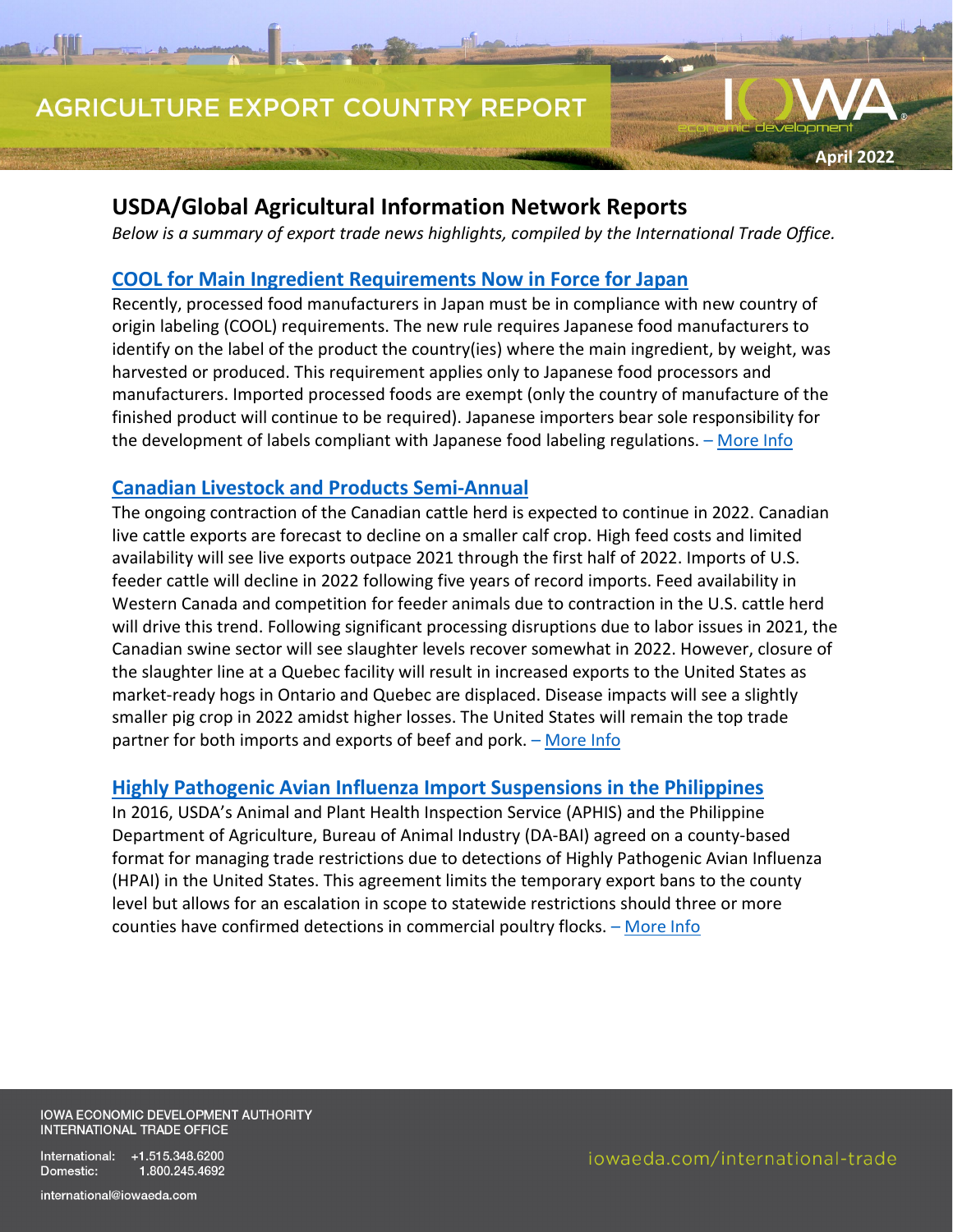#### **[Australia and India Sign Economic Deal](https://apps.fas.usda.gov/newgainapi/api/Report/DownloadReportByFileName?fileName=Australia%20and%20India%20Sign%20Economic%20Deal%20_Canberra_Australia_AS2022-0008)**

Australia and India have signed a new trade agreement, the Australia-India Economic Cooperation and Trade Agreement (AI ECTA). More than 85% of Australian goods exports will have tariffs eliminated. Along with this agreement, Australia and India have agreed to promote agricultural trade and will work toward concluding an enhanced agricultural Memorandum of Understanding (MoU). – [More Info](https://apps.fas.usda.gov/newgainapi/api/Report/DownloadReportByFileName?fileName=Australia%20and%20India%20Sign%20Economic%20Deal%20_Canberra_Australia_AS2022-0008)

#### **[Food Processing Ingredients in Indonesia](https://apps.fas.usda.gov/newgainapi/api/Report/DownloadReportByFileName?fileName=Food%20Processing%20Ingredients_Jakarta_Indonesia_ID2022-0009)**

Indonesia currently imports 60% of the raw materials needed for its growing food processing industry. In 2021, exports of U.S. agricultural products to Indonesia increased by 9% largely due to higher demand for soybean, beef and corn. Top U.S. agricultural exports include soybeans, feeds and fodders, cotton, dairy, corn, wheat, fresh fruits, and beef and beef products. - More [Info](https://apps.fas.usda.gov/newgainapi/api/Report/DownloadReportByFileName?fileName=Food%20Processing%20Ingredients_Jakarta_Indonesia_ID2022-0009)

#### **[Oilseeds and Products Annual for Vietnam](https://apps.fas.usda.gov/newgainapi/api/Report/DownloadReportByFileName?fileName=Oilseeds%20and%20Products%20Annual_Hanoi_Vietnam_VM2022-0019)**

As Vietnam looks to rebound from the COVID-19 pandemic through economic recovery packages and loosening of restrictions, total animal feed demand is forecast to increase to meet animal production demands. Soybean meal consumption is forecast to increase due to projected higher total demand feed in both MY2021/22 and MY2022/23. Soybean imports are forecast to increase, driven by both demand for crush and food consumption. – [More Info](https://apps.fas.usda.gov/newgainapi/api/Report/DownloadReportByFileName?fileName=Oilseeds%20and%20Products%20Annual_Hanoi_Vietnam_VM2022-0019)

#### **[Grain and Feed Annual for Morocco](https://apps.fas.usda.gov/newgainapi/api/Report/DownloadReportByFileName?fileName=Grain%20and%20Feed%20Annual_Rabat_Morocco_MO2022-0009.pdf)**

The 2022 crop season in Morocco is progressing under difficult conditions. Dry and hot weather during January and February has driven production to record lows, especially in southern Morocco. USDA forecasts MY2022/23 production at 1.5 million metric ton (MMT) for common wheat, 0.7 MMT for durum wheat and 0.6 MMT for barley. Low production for MY 2022/23 is expected to result in higher import demand of 6 MMT total wheat and 0.5 MMT barley. - More [Info](https://apps.fas.usda.gov/newgainapi/api/Report/DownloadReportByFileName?fileName=Grain%20and%20Feed%20Annual_Rabat_Morocco_MO2022-0009.pdf)

#### **[TRQ Allocation Rates for FTAs in Japanese Fiscal Year 2021](https://apps.fas.usda.gov/newgainapi/api/Report/DownloadReportByFileName?fileName=TRQ%20Allocation%20Rates%20for%20FTAs%20in%20JFY%202021_Tokyo_Japan_JA2022-0034.pdf)**

The U.S.-Japan Trade Agreement (USJTA), which entered into force on January 1, 2020, improved market access for U.S. products through the creation of tariff-rate quotas (TRQs) for food wheat, wheat products, malt, processed cheese, whey, glucose and fructose, potato starch, corn starch, and inulin. Fill rates for these TRQs, however, remained low throughout Japanese Fiscal Year (JFY) 2021. This report provides the latest data on TRQ allocation and fill rates as well as a brief overview of the TRQ application process. – [More Info](https://apps.fas.usda.gov/newgainapi/api/Report/DownloadReportByFileName?fileName=TRQ%20Allocation%20Rates%20for%20FTAs%20in%20JFY%202021_Tokyo_Japan_JA2022-0034.pdf)

**IOWA ECONOMIC DEVELOPMENT AUTHORITY** INTERNATIONAL TRADE OFFICE

International: +1.515.348.6200 Domestic: 1.800.245.4692